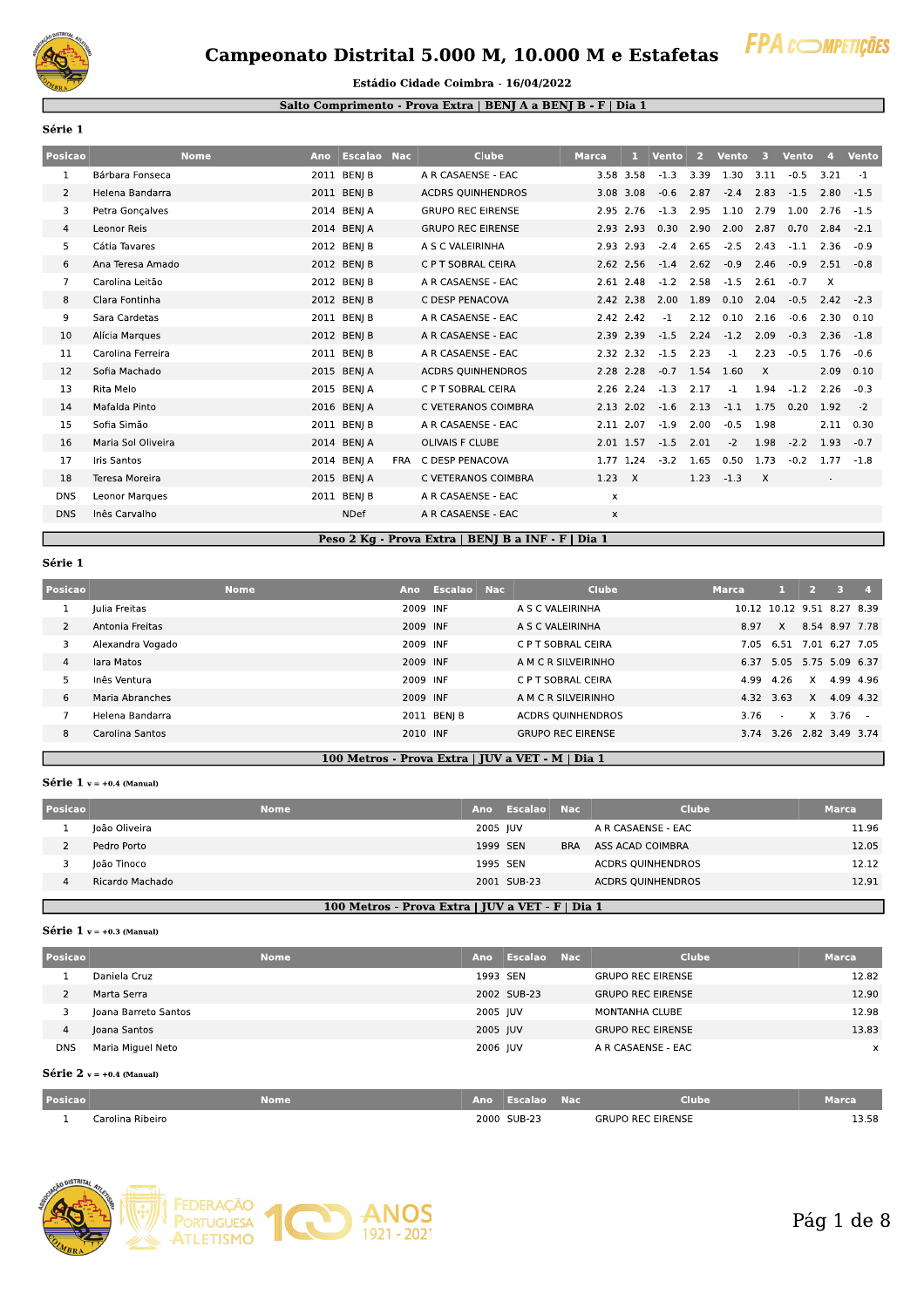| Posicao |                  | <b>Nome</b> | Ano      | Escalao     | <b>Nac</b> | <b>Clube</b>             | <b>Marca</b> |
|---------|------------------|-------------|----------|-------------|------------|--------------------------|--------------|
|         | Liliana Manhente |             |          | 1985 VET 35 |            | <b>GRUPO REC EIRENSE</b> | 13.65        |
|         | Marta Morgado    |             | 1995 SEN |             |            | <b>GRUPO REC EIRENSE</b> | 14.51        |
|         | Cristina Serém   |             |          | 1979 VET 40 |            | <b>GRUPO REC EIRENSE</b> | 19.16        |
|         |                  |             |          |             |            |                          |              |

### 50 metros - Prova Extra | BENJ A - M | Dia 1

## Série 1  $v = +0.6$  (Manual)

| Posicao    |                    | <b>Nome</b> | Ano | Escalao Nac | <b>Clube</b>        | <b>Marca</b> |
|------------|--------------------|-------------|-----|-------------|---------------------|--------------|
|            | Francisco Teixeira |             |     | 2013 BENJ A | A R CASAENSE - EAC  | 9.15         |
|            | Moisés Matos       |             |     | 2013 BENJ A | A S C VALEIRINHA    | 9.67         |
|            | Artur Oliveira     |             |     | 2014 BENI A | A M C R SILVEIRINHO | 9.79         |
| 4          | Tiago Rodrigues    |             |     | 2015 BENJ A | C VETERANOS COIMBRA | 10.08        |
| <b>DNS</b> | Xavier Nunes       |             |     | 2013 BENJ A | A R CASAENSE - EAC  | x            |

### Série 2  $v = +0.2$  (Manual)

| Posicao |                   | <b>Nome</b> | Ano | Escalao     | <b>Nac</b> | <b>Clube</b>             | <b>Marca</b> |
|---------|-------------------|-------------|-----|-------------|------------|--------------------------|--------------|
|         | Leonardo Mendes   |             |     | 2014 BENJ A |            | A R CASAENSE - EAC       | 8.98         |
|         | Gaspar Magalhães  |             |     | 2013 BENJ A |            | C VETERANOS COIMBRA      | 9.02         |
|         | Matias Ferraz     |             |     | 2014 BENI A |            | <b>GRUPO REC EIRENSE</b> | 9.67         |
| 4       | Diogo Carvalho    |             |     | <b>NDef</b> |            | A R CASAENSE - EAC       | 9.86         |
|         | Guilherme Fachada |             |     | 2015 BENIA  |            | ASS ACAD COIMBRA         | 11.04        |
|         |                   |             |     |             |            |                          |              |

### 50 metros - Prova Extra | BENJ A - F | Dia 1

## Série 1  $v = +0.1$  (Manual)

Г

| Posicao |                    | <b>Nome</b> | Ano | Escalao     | <b>Nac</b> | <b>Clube</b>             | <b>Marca</b> |
|---------|--------------------|-------------|-----|-------------|------------|--------------------------|--------------|
|         | Petra Goncalves    |             |     | 2014 BENJ A |            | <b>GRUPO REC EIRENSE</b> | 9.26         |
|         | Rita Melo          |             |     | 2015 BENJ A |            | C P T SOBRAL CEIRA       | 10.20        |
|         | Sofia Machado      |             |     | 2015 BENI A |            | <b>ACDRS QUINHENDROS</b> | 10.56        |
| 4       | Nicole Ferreira    |             |     | 2015 BENJ A |            | <b>ACDRS OUINHENDROS</b> | 11.18        |
|         | Letícia Ferreira   |             |     | 2015 BENI A |            | <b>ACDRS OUINHENDROS</b> | 11.25        |
| 6       | Maria Sol Oliveira |             |     | 2014 BENJ A |            | <b>OLIVAIS F CLUBE</b>   | 11.53        |

## Série 2  $v = +0.4$  (Manual)

| <b>Posicao</b> |                | <b>Nome</b> | Ano | Escalao Nac |            | <b>Clube</b>             | <b>Marca</b> |
|----------------|----------------|-------------|-----|-------------|------------|--------------------------|--------------|
|                | Leonor Reis    |             |     | 2014 BENJA  |            | <b>GRUPO REC EIRENSE</b> | 9.27         |
|                | Mafalda Pinto  |             |     | 2016 BENI A |            | C VETERANOS COIMBRA      | 10.65        |
|                | Inês Carvalho  |             |     | NDef        |            | A R CASAENSE - EAC       | 11.05        |
| 4              | Iris Santos    |             |     | 2014 BENJ A | <b>FRA</b> | C DESP PENACOVA          | 11.07        |
| <b>DNS</b>     | Teresa Moreira |             |     | 2015 BENJ A |            | C VETERANOS COIMBRA      | x            |
|                |                |             |     |             |            |                          |              |

## 150 Metros - Prova Extra | BENJ B a INF - M | Dia 1

## Série 1  $v = +2.7$  (Manual)

| Posicao    | <b>Nome</b>         | Ano      | Escalao Nac |     | <b>Clube</b>             | <b>Marca</b> |
|------------|---------------------|----------|-------------|-----|--------------------------|--------------|
|            | Mateus Antunes      | 2009 INF |             |     | <b>ACDRS OUINHENDROS</b> | 21.49        |
|            | Nuno Goncalves      | 2010 INF |             |     | OLIVAIS F CLUBE          | 22.97        |
| 3          | Guilherme Magalhães | 2010 INF |             |     | C VETERANOS COIMBRA      | 23.87        |
| 4          | Sandro Vieira       |          | 2011 BENJ B | ANG | C VETERANOS COIMBRA      | 25.79        |
|            | Francisco Marques   |          | 2011 BEN  B |     | A M C R SILVEIRINHO      | 39.76        |
| <b>DNS</b> | Alexandre Jesus     | 2010 INF |             |     | <b>OLIVAIS F CLUBE</b>   | X            |

### Série 2  $v = -1.2$  (Manual)

| Posicao |                     | <b>Nome</b> | Ano      | Escalao     | <b>Nac</b> | Clube              | <b>Marca</b> |
|---------|---------------------|-------------|----------|-------------|------------|--------------------|--------------|
|         | José Miguel Caetano |             | 2009 INF |             |            | C P T SOBRAL CEIRA | 21.73        |
|         | Tiago Fortunato     |             | 2010 INF |             |            | C P T SOBRAL CEIRA | 24.48        |
|         | Tomás Simões        |             | 2010 INF |             |            | C DESP PENACOVA    | 25.89        |
| 4       | Armando Amado       |             | 2009 INF |             |            | C P T SOBRAL CEIRA | 26.10        |
|         | Joel Santos         |             |          | 2012 BEN  B | <b>FRA</b> | C DESP PENACOVA    | 27.67        |
| 99999   | Gustavo Canelas     |             |          | 2011 BENJ B |            | A R CASAENSE - EAC | X            |
|         |                     |             |          |             |            |                    |              |

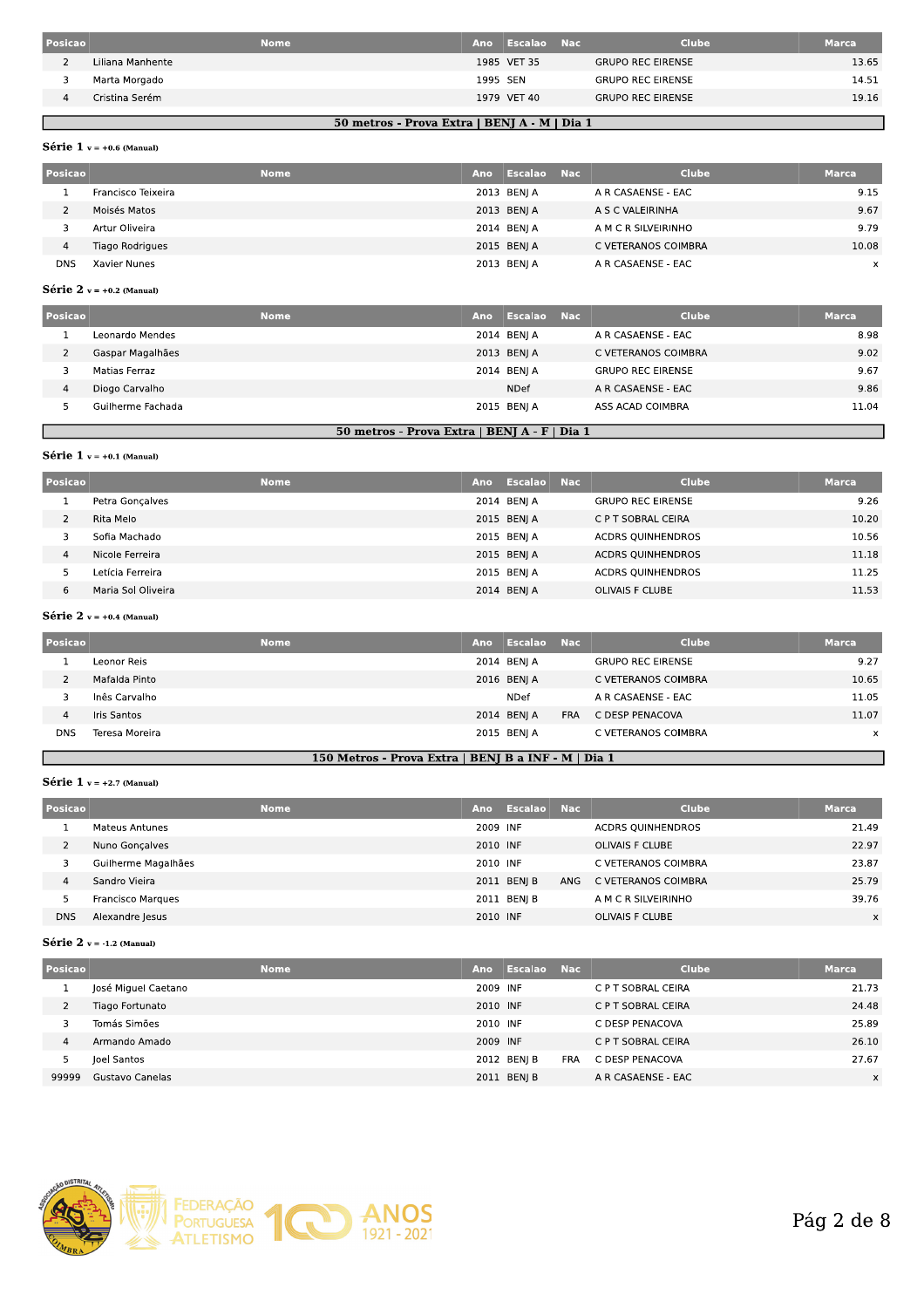#### Série  $3$  v = -0.4 (Manual)

| Posicao |                 | <b>Nome</b><br>Ano | Escalao     | <b>Nac</b> | <b>Clube</b>       | <b>Marca</b> |
|---------|-----------------|--------------------|-------------|------------|--------------------|--------------|
|         | Jorge B Jorge   |                    | 2009 INF    |            | OLIVAIS F CLUBE    | 24.21        |
|         | Gabriel Duarte  |                    | 2009 INF    |            | A R CASAENSE - EAC | 26.05        |
|         | David Cruz      |                    | 2010 INF    |            | A S C VALEIRINHA   | 26.53        |
| 4       | Afonso Ferreira |                    | 2011 BENJ B |            | ASS ACAD COIMBRA   | 27.19        |
|         | Dinis Duarte    |                    | 2010 INF    |            | C P T SOBRAL CEIRA | 28.49        |

## 150 Metros - Prova Extra | BENJ B a INF - F | Dia 1

#### Série 1  $v = +0.4$  (Manual)

| Posicao |                  | <b>Nome</b> | Ano      | Escalao Nac | <b>Clube</b>             | <b>Marca</b> |
|---------|------------------|-------------|----------|-------------|--------------------------|--------------|
|         | Antonia Freitas  |             | 2009 INF |             | A S C VALEIRINHA         | 20.84        |
| 2       | Julia Freitas    |             | 2009 INF |             | A S C VALEIRINHA         | 21.03        |
| 3       | Clara Peixoto    |             | 2009 INF |             | A R CASAENSE - EAC       | 22.49        |
| 4       | Alexandra Vogado |             | 2009 INF |             | C P T SOBRAL CEIRA       | 23.27        |
|         | Inês Ventura     |             | 2009 INF |             | C P T SOBRAL CEIRA       | 23.92        |
| 6       | Helena Bandarra  |             |          | 2011 BENJ B | <b>ACDRS OUINHENDROS</b> | 27.08        |
|         | Cátia Tavares    |             |          | 2012 BEN  B | A S C VALEIRINHA         | 27.50        |

### Série 2  $v = -1.8$  (Manual)

| Posicao | <b>Nome</b>      | Ano      | Escalao Nac |                          | <b>Clube</b><br>Marca. |       |
|---------|------------------|----------|-------------|--------------------------|------------------------|-------|
|         | Júlia Gonçalves  | 2009 INF |             | OLIVAIS F CLUBE          |                        | 23.91 |
|         | Anamar Paulino   | 2010 INF |             | <b>OLIVAIS F CLUBE</b>   |                        | 25.07 |
|         | Carolina Santos  | 2010 INF |             | <b>GRUPO REC EIRENSE</b> |                        | 26.73 |
| 4       | Ana Teresa Amado |          | 2012 BENJ B | C P T SOBRAL CEIRA       |                        | 28.51 |
|         | Alícia Margues   |          | 2012 BEN  B | A R CASAENSE - EAC       |                        | 29.06 |
| 6       | Carolina Leitão  |          | 2012 BEN  B | A R CASAENSE - EAC       |                        | 29.63 |
|         | Clara Fontinha   |          | 2012 BENI B | C DESP PENACOVA          |                        | 30.78 |

### Série  $3$  v = +0.5 (Manual)

| Posicao    |                       | <b>Nome</b> | Ano      | <b>Escalao Nac</b> | <b>Clube</b>       | <b>Marca</b> |
|------------|-----------------------|-------------|----------|--------------------|--------------------|--------------|
|            | Carolina Murta        |             | 2010 INF |                    | OLIVAIS F CLUBE    | 23.16        |
|            | Beatriz Gameiro       |             | 2009 INF |                    | A R CASAENSE - EAC | 23.32        |
|            | Bárbara Fonseca       |             |          | 2011 BENJ B        | A R CASAENSE - EAC | 25.76        |
| 4          | Sofia Simão           |             |          | 2011 BEN  B        | A R CASAENSE - EAC | 29.65        |
|            | Carolina Ferreira     |             |          | 2011 BENJ B        | A R CASAENSE - EAC | 30.30        |
| <b>DNS</b> | Lara Freitas          |             | 2010 INF |                    | A R CASAENSE - EAC | X            |
| <b>DNS</b> | <b>Leonor Marques</b> |             |          | 2011 BENJ B        | A R CASAENSE - EAC | $\times$     |

### Série  $4$  v = -0.1 (Manual)

| Posicao    |                 | <b>Nome</b> | Ano      | Escalao | <b>Nac</b> | <b>Clube</b>        | <b>Marca</b> |
|------------|-----------------|-------------|----------|---------|------------|---------------------|--------------|
|            | Alícia Garcia   |             | 2010 INF |         | CPV.       | A C R SRA DESTERRO  | 22.79        |
|            | Iris Tabanez    |             | 2009 INF |         |            | A S C VALEIRINHA    | 23.33        |
|            | Maria Abranches |             | 2009 INF |         |            | A M C R SILVEIRINHO | 24.50        |
| 4          | lara Matos      |             | 2009 INF |         |            | A M C R SILVEIRINHO | 26.06        |
| <b>DNS</b> | Sara Candeias   |             | 2010 INF |         |            | A C R SRA DESTERRO  | x            |
| <b>DNF</b> | Laura Martins   |             | 2009 INF |         |            | A R CASAENSE - EAC  | X            |
|            |                 |             |          |         |            |                     |              |

## 800 Metros - Prova Extra | JUV a VET - M | Dia 1

#### Série 1

Г

| Posicao |                 | <b>Nome</b> |          | Ano Escalao | - Nac | <b>Clube</b>        | <b>Marca</b> |
|---------|-----------------|-------------|----------|-------------|-------|---------------------|--------------|
|         | Diogo Teixeira  |             | 2006 IUV |             |       | A R CASAENSE - EAC  | 2:19.81      |
|         | losé Segueira   |             |          | 1950 VET 70 |       | ASS REC S. MIGUEL   | 3:21.81      |
|         | Manuel Da Costa |             |          | 1957 VET 60 |       | C VETERANOS COIMBRA | 3:21.95      |

## Peso 3 Kg - Prova Extra | BENJ B a INF - M | Dia 1

#### Série 1

| Posicao | Nome             |          | Ano Escalao Naci | Clube              | <b>Marca</b> |
|---------|------------------|----------|------------------|--------------------|--------------|
|         | Armando Amado    | 2009 INF |                  | C P T SOBRAL CEIRA | 8.26         |
|         | António Oliveira | 2010 INF |                  | OLIVAIS F CLUBE    | 6.87         |

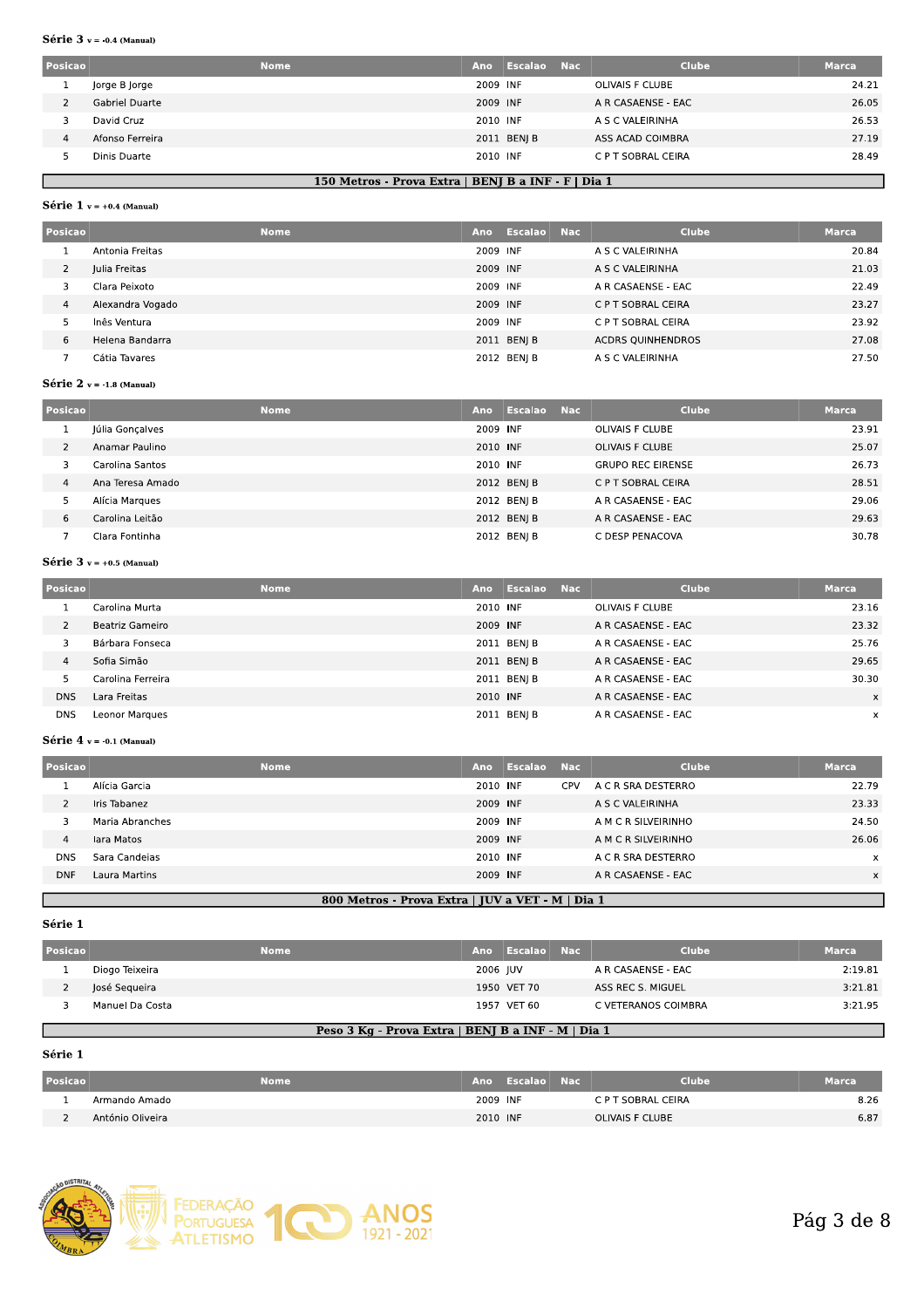| Posicao |                        | <b>Nome</b> | Ano      | <b>Escalao</b> Nac | <b>Clube</b>             | <b>Marca</b> |
|---------|------------------------|-------------|----------|--------------------|--------------------------|--------------|
|         | David Cruz             |             | 2010 INF |                    | A S C VALEIRINHA         | 6.30         |
| 4       | <b>Mateus Antunes</b>  |             | 2009 INF |                    | <b>ACDRS OUINHENDROS</b> | 5.47         |
|         | Tomás Simões           |             | 2010 INF |                    | C DESP PENACOVA          | 5.19         |
| 6       | Santiago Ferreira      |             | 2009 INF |                    | <b>ACDRS QUINHENDROS</b> | 4.80         |
|         | <b>Gustavo Martins</b> |             |          | 2011 BEN  B        | A M C R SILVEIRINHO      | 4.66         |
| 8       | Tiago Fortunato        |             | 2010 INF |                    | C P T SOBRAL CEIRA       | 4.46         |

## 800 Metros - Prova Extra | JUV a VET - F | Dia 1 Salto Comprimento - Prova Extra | BENJ A a BENJ B - M | Dia 1

## Série 1

| <b>Posicao</b> |                        | <b>Nome</b> | Ano  | <b>Escalao</b> | <b>Nac</b> | <b>Clube</b>             | Marca,        |            | Vento  | 2    | Vento  | 3    | Vento  | $\mathbf{A}$ | <b>Vento</b> |
|----------------|------------------------|-------------|------|----------------|------------|--------------------------|---------------|------------|--------|------|--------|------|--------|--------------|--------------|
| 1              | Sandro Vieira          |             | 2011 | BENJ B         | ANG        | C VETERANOS COIMBRA      | 3.30 3.00     |            | $-0.2$ | 3.04 | $-1$   | 3.30 | $-1.5$ | 3.14         | $-1.1$       |
| $\overline{2}$ | Joel Santos            |             |      | 2012 BENJ B    | <b>FRA</b> | C DESP PENACOVA          | 3.06 3.06     |            | $-0.4$ | 2.58 | 1.50   | 2.62 | $-1.2$ | 2.70         | $-2.5$       |
| 3              | Afonso Ferreira        |             |      | 2011 BEN  B    |            | ASS ACAD COIMBRA         | 3.01 2.71     |            | $-0.5$ | 2.81 | $-0.4$ | 3.01 | 0.20   | 2.68         | $-0.7$       |
| 4              | Gaspar Magalhães       |             |      | 2013 BENJ A    |            | C VETERANOS COIMBRA      | 3.00 3.00     |            | $-0.9$ | 2.82 | 1.00   | 2.89 | $-1.2$ | 2.84         | $-0.7$       |
| 5              | Leonardo Mendes        |             |      | 2014 BENI A    |            | A R CASAENSE - EAC       | 2.82 2.74     |            | $-0.8$ | 2.61 | $-1.3$ | 2.67 | $-1.2$ | 2.82         | $-2.5$       |
| 6              | Francisco Teixeira     |             |      | 2013 BENJ A    |            | A R CASAENSE - EAC       | 2.78 2.65     |            | $-1.3$ | 2.55 | $-1.9$ | 2.78 | 1.80   | 2.49         | $-1.7$       |
| $\overline{7}$ | Moisés Matos           |             |      | 2013 BENJ A    |            | A S C VALEIRINHA         | 2.74 2.72     |            | $-0.4$ | 2.74 | 0.20   | 2.70 | $-0.6$ | 2.58         | $-2.9$       |
| 8              | Matias Ferraz          |             |      | 2014 BENIA     |            | <b>GRUPO REC EIRENSE</b> | 2.72 2.72     |            | $-1$   | 2.30 | 0.40   | 2.54 | $-0.1$ | $\times$     |              |
| 9              | Guilherme Fachada      |             |      | 2015 BENJ A    |            | ASS ACAD COIMBRA         | 2.45 2.40     |            |        | 2.31 | $-0.9$ | 2.42 | $-0.4$ | 2.45         | $-0.9$       |
| 10             | <b>Gustavo Martins</b> |             |      | 2011 BENIB     |            | A M C R SILVEIRINHO      | 2.43          | $\sim$ $-$ |        | 1.82 | 0.40   | 2.43 | $-0.9$ | 2.25         | $-2$         |
| 11             | Artur Oliveira         |             |      | 2014 BENI A    |            | A M C R SILVEIRINHO      | 2.36 2.25     |            |        | 2.28 | $-1$   | 2.36 | 2.80   | 1.82         | $-1.7$       |
| 12             | Diogo Carvalho         |             |      | <b>NDef</b>    |            | A R CASAENSE - EAC       | 2.11 1.92     |            | $-0.2$ | 2.11 | 1.10   | 1.84 | 0.10   | 1.87         | $-1.9$       |
| 13             | Francisco Marques      |             | 2011 | BENJ B         |            | A M C R SILVEIRINHO      | 1.84 1.73     |            | $-1.6$ | 1.80 | $-0.3$ | 1.78 | $-1.8$ | 1.84         | $-2.5$       |
| 14             | Tiago Rodrigues        |             |      | 2015 BENJ A    |            | C VETERANOS COIMBRA      | $1.73 \times$ |            |        | 1.73 | $-2.2$ | 1.44 | $-0.8$ | 1.52         | $-0.9$       |
| <b>DNS</b>     | Xavier Nunes           |             | 2013 | BENJ A         |            | A R CASAENSE - EAC       | x             |            |        |      |        |      |        |              |              |

## 5.000 metros | JUN a VET - F | Dia 1

## Série 1

Г

| <b>Posicao</b> |                 | <b>Nome</b> | Ano                                   | Escalao Nac | Clube                    | <b>Marca</b> |
|----------------|-----------------|-------------|---------------------------------------|-------------|--------------------------|--------------|
|                | Célia Alves     |             |                                       | 1978 VET 40 | A R CASAENSE - EAC       | 20:17.96     |
|                | Susana Meireles |             | 1997 SEN                              |             | <b>GRUPO REC EIRENSE</b> | 21:02.04     |
|                | Lídia Pereira   |             |                                       | 1967 VET 55 | <b>GRUPO REC EIRENSE</b> | 21:16.16     |
| <b>DNS</b>     | Helena Mourão   |             |                                       | 1960 VET 60 | A C R SRA DESTERRO       | $\times$     |
|                |                 |             |                                       |             |                          |              |
|                |                 |             | 10.000 metros   JUN a VET - M   Dia 1 |             |                          |              |

## 10.000 metros | JUN a VET - M | Dia 1

## Série 1

| Posicao        |                   | <b>Nome</b> | Ano      | <b>Escalao</b> | <b>Nac</b> | <b>Clube</b>             | <b>Marca</b> |
|----------------|-------------------|-------------|----------|----------------|------------|--------------------------|--------------|
|                | Nelson Oliveira   |             |          | 1981 VET 40    |            | A R CASAENSE - EAC       | 32:32.44     |
| $\overline{2}$ | Fábio Abrantes    |             | 1990 SEN |                |            | <b>GRUPO REC EIRENSE</b> | 33:05.72     |
| 3              | David Pedrosa     |             | 1999 SEN |                |            | <b>GIRA SOL</b>          | 33:57.61     |
| 4              | João Pontes       |             | 1990 SEN |                |            | <b>GRUPO REC EIRENSE</b> | 35:50.54     |
| 5              | Adérito Fontes    |             |          | 1962 VET 55    |            | A R CASAENSE - EAC       | 35:52.77     |
| 6              | Hugo Coelho       |             |          | 1969 VET 50    |            | C VETERANOS COIMBRA      | 35:52.91     |
| $\overline{7}$ | Mário Silva       |             |          | 1963 VET 55    |            | A C R SRA DESTERRO       | 36:25.89     |
| 8              | Francisco Graça   |             | 2003 JUN |                |            | A S C VALEIRINHA         | 37:12.18     |
| 9              | Ricardo Saraiva   |             |          | 1970 VET 50    |            | <b>GRUPO REC EIRENSE</b> | 39:01.75     |
| 10             | José Abade        |             |          | 1945 VET 75    |            | C VETERANOS COIMBRA      | 47:23.81     |
| 11             | Afonso Macedo     |             |          | 1945 VET 75    |            | C VETERANOS COIMBRA      | 57:04.29     |
| <b>DNF</b>     | André Antunes     |             |          | 2002 SUB-23    |            | <b>JUV VIDIGALENSE</b>   | x            |
| <b>DNF</b>     | Alexandre Azevedo |             | 1999 SEN |                |            | A R VETERANOS OVAR       | x            |
| <b>DNF</b>     | Pedro Carneiro    |             |          | 1975 VET 45    |            | <b>GRUPO REC EIRENSE</b> | x            |

### 4x100 metros | JUV a VET - M | Dia 1

## Série 1

| <b>Posicao</b> | Nome             | Ano, | Escalao   | Nac | Clube            | Marca |
|----------------|------------------|------|-----------|-----|------------------|-------|
|                | ASS ACAD COIMBRA |      | <b>ND</b> |     | ASS ACAD COIMBRA | 48.51 |

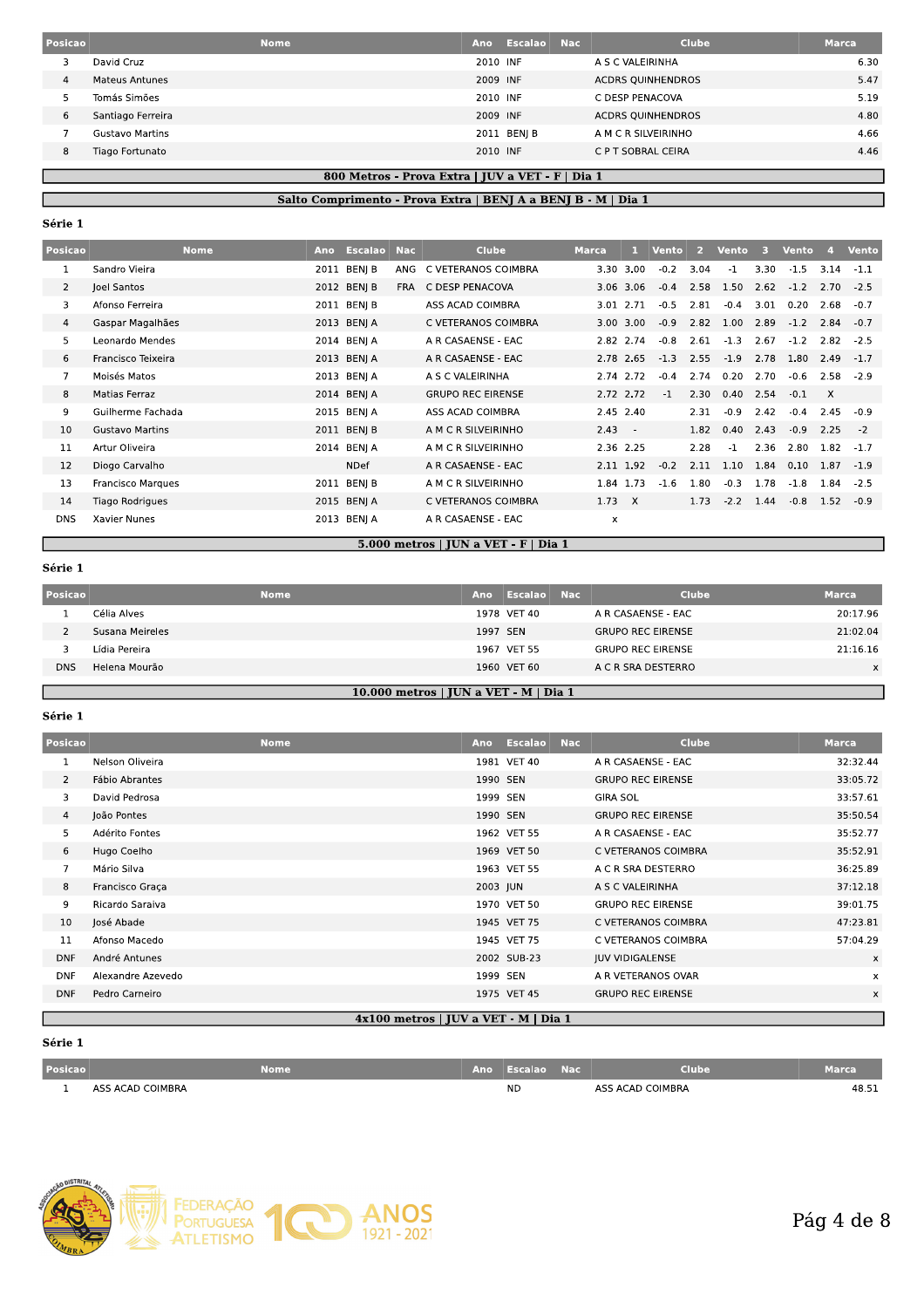## $4x100$  metros | JUV a VET - F | Dia 1

## Série 1

| <b>Posicao</b> |                     | Nome | Ano | Escalao   | - Nac | <b>Clube</b>             | <b>Marca</b> |
|----------------|---------------------|------|-----|-----------|-------|--------------------------|--------------|
|                | GRE-AA 1            |      |     | <b>ND</b> |       | <b>GRUPO REC EIRENSE</b> | 56.18        |
|                | GRE-AA 3            |      |     | <b>ND</b> |       | <b>GRUPO REC EIRENSE</b> | 56.83        |
|                | GRE-AA 2            |      |     | <b>ND</b> |       | <b>GRUPO REC EIRENSE</b> | 59.26        |
| 4              | C VETERANOS COIMBRA |      |     | <b>ND</b> |       | C VETERANOS COIMBRA      | 70.79        |

## 4x400 metros | JUV a VET - M | Dia 1

## 4x400 metros | JUV a VET - F | Dia 1

| ٠.<br>ı |  |
|---------|--|
|         |  |

| Posicao | <b>Nome</b>              | Ano | Escalao   | - Nac | <b>Clube</b>             | <b>Marca</b> |
|---------|--------------------------|-----|-----------|-------|--------------------------|--------------|
|         | <b>GRUPO REC EIRENSE</b> |     | <b>ND</b> |       | <b>GRUPO REC EIRENSE</b> | 4:34.68      |
|         | GRE-AA 2                 |     | <b>ND</b> |       | <b>GRUPO REC EIRENSE</b> | 5:01.72      |
|         | GRE-AA 3                 |     | <b>ND</b> |       | <b>GRUPO REC EIRENSE</b> | 5:16.23      |
|         | C VETERANOS COIMBRA      |     | <b>ND</b> |       | C VETERANOS COIMBRA      | 6:03.14      |

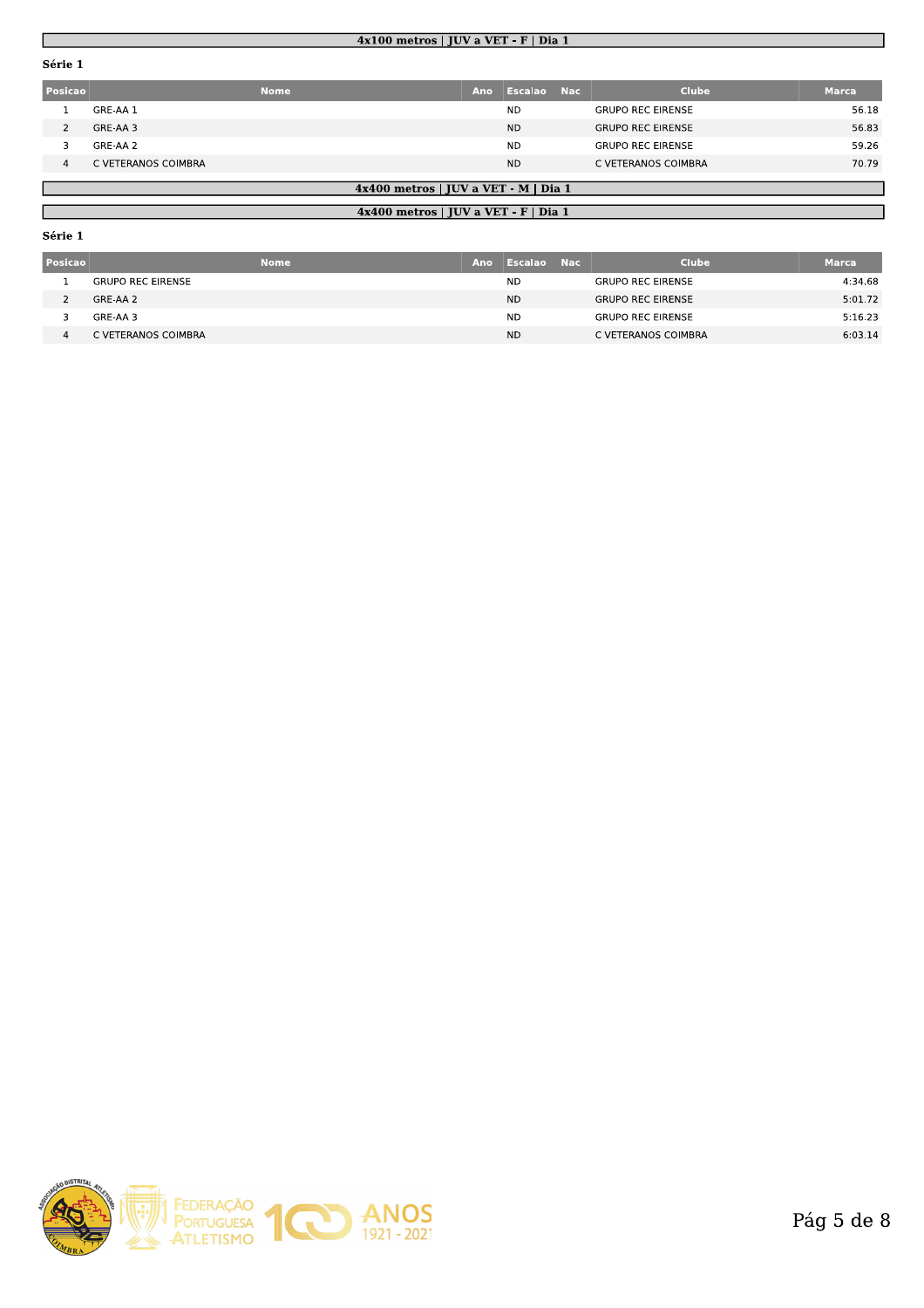# **Masculinos**

| <b>Posicao</b>          | <b>Clube</b> | <b>Pontos</b> |      |
|-------------------------|--------------|---------------|------|
| 1                       | GRE-AA       | 13.0          | 13.0 |
| $\overline{\mathbf{z}}$ | ARC-EAC      | 12.0          | 12.0 |
| 3                       | AAC          | 8.0           | 8.0  |
| 4                       | GS           | 6.0           | 6.0  |
| 5                       | <b>CLUVE</b> | 3.0           | 3.0  |
| 6                       | <b>ASCV</b>  | 2.0           | 2.0  |

# Femininos

| <b>Posicao</b> | <b>Clube</b> | <b>Pontos</b> |                |
|----------------|--------------|---------------|----------------|
|                | GRE-AA       | 55.0          | 13.0 21.0 21.0 |
|                | <b>CLUVE</b> | 10.0          | $5.0\quad 5.0$ |
|                | ARC-EAC      | 8.0           | 8.0            |

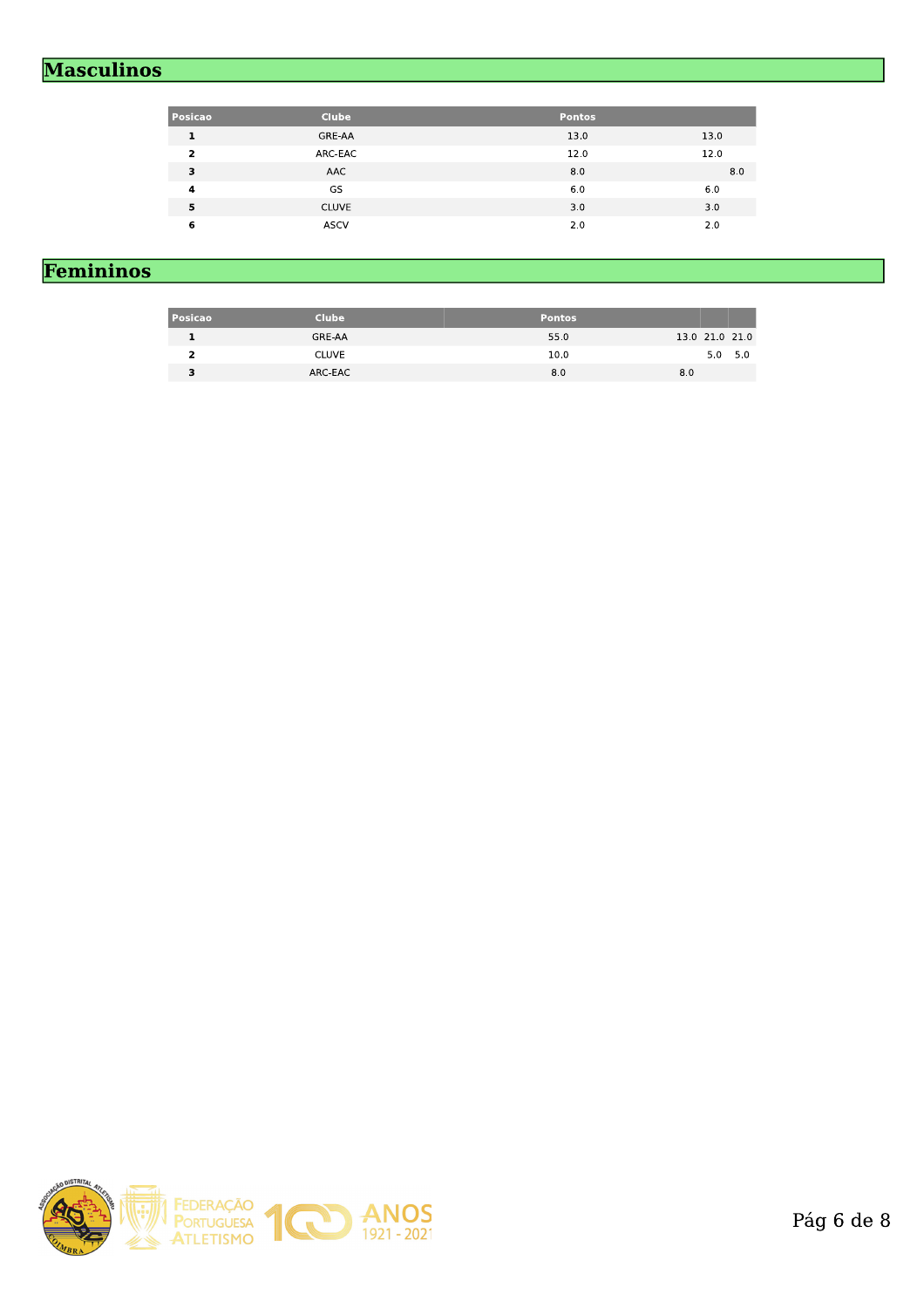# **Estatística Clubes**

| <b>Sigla</b>   | Nº atletas<br><b>Masculino</b> | Nº atletas<br>Feminino | $No$ atletas<br><b>Total</b> | <b>Participações</b><br>Masculino | <b>Feminino</b> | Participações Participações<br><b>Total</b> |
|----------------|--------------------------------|------------------------|------------------------------|-----------------------------------|-----------------|---------------------------------------------|
| AAC            | 3                              | 0                      | 3                            | 5                                 | $\mathbf 0$     | 5                                           |
| <b>ACDRSQ</b>  | $\overline{a}$                 | $\overline{4}$         | 8                            | 5                                 | $\overline{7}$  | 12                                          |
| <b>ACRSD</b>   | 1                              | 3                      | $\overline{4}$               | 1                                 | 3               | $\overline{4}$                              |
| <b>AMCRS</b>   | 3                              | $\overline{2}$         | 5                            | 6                                 | $\overline{4}$  | 10                                          |
| ARC-EAC        | 9                              | 13                     | 22                           | 12                                | 19              | 31                                          |
| ARSM           | $\mathbf 1$                    | $\mathbf 0$            | $\mathbf 1$                  | $\mathbf 1$                       | $\mathbf 0$     | $\mathbf{1}$                                |
| <b>ARVOR</b>   | 1                              | 0                      | $\mathbf 1$                  | $\mathbf 1$                       | $\mathbf 0$     | $\mathbf 1$                                 |
| <b>ASCV</b>    | 3                              | $\overline{4}$         | $\overline{7}$               | 5                                 | $\overline{7}$  | 12                                          |
| CDP-C          | $\overline{2}$                 | $\overline{a}$         | $\overline{4}$               | $\overline{4}$                    | $\overline{4}$  | 8                                           |
| <b>CLUVE</b>   | 8                              | $\overline{2}$         | $10\,$                       | 11                                | $\overline{4}$  | 15                                          |
| <b>CPTSC</b>   | 4                              | 4                      | 8                            | 6                                 | 8               | 14                                          |
| GRE-AA         | 5                              | 9                      | 14                           | 6                                 | 15              | 21                                          |
| GS             | $\mathbf{1}$                   | 0                      | $\mathbf{1}$                 | $\mathbf{1}$                      | $\mathbf 0$     | $\mathbf{1}$                                |
| JV             | 1                              | $\mathbf 0$            | $\mathbf{1}$                 | $\mathbf{1}$                      | $\mathbf 0$     | $\mathbf{1}$                                |
| MC             | $\mathbf 0$                    | 1                      | $\mathbf 1$                  | $\mathbf 0$                       | $\mathbf{1}$    | $\mathbf 1$                                 |
| <b>OLIVAIS</b> | $\overline{4}$                 | $\overline{4}$         | 8                            | $\overline{4}$                    | 5               | 9                                           |
| NaoFederado    |                                |                        | 10                           |                                   |                 | 13                                          |
| Total          | 50                             | 48                     | 108                          | 69                                | 77              | 159                                         |